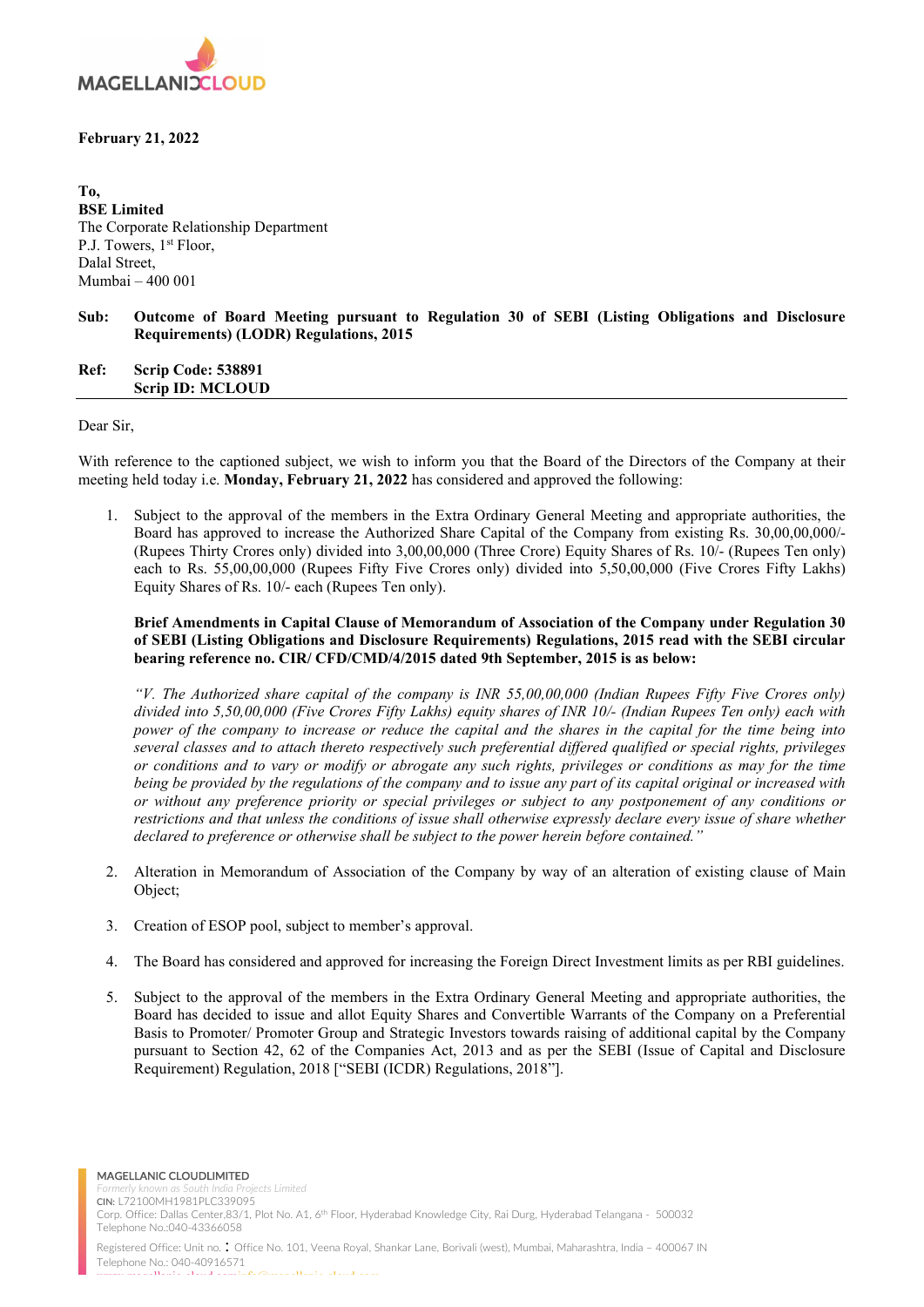

### The details as required for Preferential Issue under Regulation 30 of SEBI (Listing Obligations and Disclosure Requirements) Regulations, 2015 read with the SEBI circular bearing reference no. CIR/ CFD/CMD/4/2015 dated 9th September, 2015 is as below:

| Sr.<br>No.                       | <b>Particulars</b>                                                                                                                                                                           | <b>Disclosure</b>                                                                                                                                                                                                                                                                                                                                                                                                                                                                                                             |                                                                                                                    |                               |                                                                           |                                                                        |
|----------------------------------|----------------------------------------------------------------------------------------------------------------------------------------------------------------------------------------------|-------------------------------------------------------------------------------------------------------------------------------------------------------------------------------------------------------------------------------------------------------------------------------------------------------------------------------------------------------------------------------------------------------------------------------------------------------------------------------------------------------------------------------|--------------------------------------------------------------------------------------------------------------------|-------------------------------|---------------------------------------------------------------------------|------------------------------------------------------------------------|
| $\overline{i}$ .                 | of<br>Type<br>securities<br>proposed to be<br>issued<br>(viz.<br>Equity<br>shares,<br>convertibles etc.)                                                                                     | Equity Shares and Convertible Warrants                                                                                                                                                                                                                                                                                                                                                                                                                                                                                        |                                                                                                                    |                               |                                                                           |                                                                        |
| ii.                              | Type of issuance<br>(further)<br>public<br>offering,<br>rights<br>issue, depository<br>receipts<br>(ADR)<br>GDR), qualified<br>institutions<br>placement,<br>preferential<br>allotment etc.) | Preferential Allotment                                                                                                                                                                                                                                                                                                                                                                                                                                                                                                        |                                                                                                                    |                               |                                                                           |                                                                        |
| $\overline{\text{iii}}$ .<br>iv. | Total number of<br>securities<br>proposed to<br>be<br>issued<br>$\alpha$<br>the<br>total amount for<br>which<br>the<br>securities will be<br>issued<br>(approximately):<br>Number of the     | The Company will issue and allot 62,99,500 Equity Shares at a price of Rs. 289.61/- each<br>(Face Value of Rs. 10/- each at a Premium of Rs. 279.61/- each) aggregating to the<br>amount of Rs. 182,43,98,195/- to Promoter/ Promoter Group and Strategic Investors and<br>8,94,000 Convertible Warrants at a price of Rs. 289.61/- each (Face Value of Rs. 10/- each<br>at a Premium of Rs. $279.61/-$ each) aggregating to the amount of Rs. $25,89,11,340/-$ to<br>Promoter/ Promoter Group and Strategic Investors.<br>24 |                                                                                                                    |                               |                                                                           |                                                                        |
| V.                               | Investors<br>Names<br>of<br>the<br>Investor                                                                                                                                                  | Sr. No.                                                                                                                                                                                                                                                                                                                                                                                                                                                                                                                       | Name of<br><b>Proposed</b><br><b>Allottees</b>                                                                     | Category                      | No. of<br><b>Equity</b><br><b>Shares</b><br>proposed<br>to be<br>allotted | No. of<br>Convertible<br><b>Warrants</b><br>proposed to<br>be allotted |
|                                  |                                                                                                                                                                                              | 1.<br>2.                                                                                                                                                                                                                                                                                                                                                                                                                                                                                                                      | <b>REDDY</b><br><b>DENNIS</b><br><b>THUMMA</b><br><b>JOSEPH</b><br><b>SUDHEER</b><br><b>REDDY</b><br><b>THUMMA</b> | Promoter<br>Group<br>Promoter | 10,22,000<br>7,66,000                                                     | $\overline{0}$<br>$\overline{0}$                                       |
|                                  |                                                                                                                                                                                              | 3.                                                                                                                                                                                                                                                                                                                                                                                                                                                                                                                            | <b>AMERISPACE</b><br><b>PRIVATE</b><br><b>LIMITED</b>                                                              | Promoter<br>Group             | 10,22,000                                                                 | $\theta$                                                               |
|                                  |                                                                                                                                                                                              | 4.                                                                                                                                                                                                                                                                                                                                                                                                                                                                                                                            | <b>BOYAPATI INNA</b><br><b>REDDY</b>                                                                               | Promoter<br>Group             | 1,28,000                                                                  | 1,28,000                                                               |
|                                  |                                                                                                                                                                                              | 5.                                                                                                                                                                                                                                                                                                                                                                                                                                                                                                                            | <b>VENKATESAN</b><br><b>RAMASAMY</b>                                                                               | Non<br>Promoter               | 7,66,000                                                                  | 5,11,000                                                               |
|                                  |                                                                                                                                                                                              | 6.                                                                                                                                                                                                                                                                                                                                                                                                                                                                                                                            | <b>T SELVARAJ</b>                                                                                                  | Non<br>Promoter               | 10,22,000                                                                 | 2,55,000                                                               |
|                                  |                                                                                                                                                                                              | 7.                                                                                                                                                                                                                                                                                                                                                                                                                                                                                                                            | <b>PETER</b><br><b>VINOD</b><br><b>KUMAR REDDY</b>                                                                 | Non<br>Promoter               | 34,000                                                                    | $\overline{0}$                                                         |

### MAGELLANIC CLOUDLIMITED

ojects Limited

CIN: L72100MH1981PLC339095 Corp. Office: Dallas Center,83/1, Plot No. A1, 6<sup>th</sup> Floor, Hyderabad Knowledge City, Rai Durg, Hyderabad Telangana - 500032

Telephone No.:040-43366058

Registered Office: Unit no. : Office No. 101, Veena Royal, Shankar Lane, Borivali (west), Mumbai, Maharashtra, India – 400067 IN Telephone No.: 040-40916571 where  $\mathbf{m}$  is the cloud.coming  $\mathbf{m}$  is the community of  $\mathbf{m}$  is the computation of  $\mathbf{m}$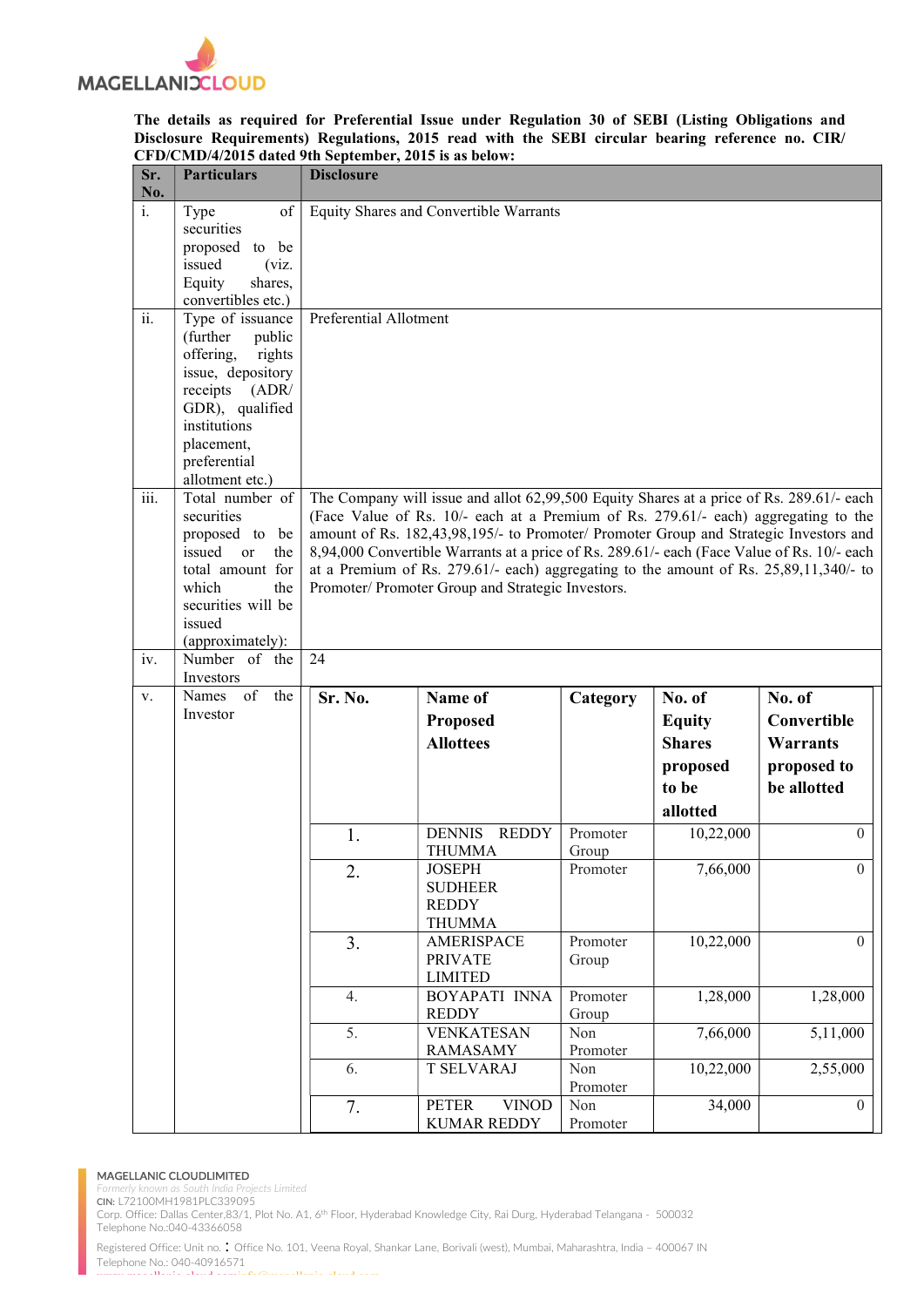

|       |                              | 8.                | <b>PRASHANTH</b><br>K                                                                      | Non             | 34,000    | $\theta$       |
|-------|------------------------------|-------------------|--------------------------------------------------------------------------------------------|-----------------|-----------|----------------|
|       |                              |                   | <b>YERUVA</b><br><b>RAGHUVEER</b>                                                          | Promoter<br>Non | 64,000    | $\theta$       |
|       |                              | 9.                | <b>BOINAPALLI</b>                                                                          | Promoter        |           |                |
|       |                              | 10.               | <b>DAYAKAR</b>                                                                             | Non             | 64,000    | $\overline{0}$ |
|       |                              |                   | <b>PUSKOOR</b>                                                                             | Promoter        |           |                |
|       |                              | 11.               | PHANI<br><b>KUMAR</b>                                                                      | Non             | 64,000    | $\overline{0}$ |
|       |                              |                   | YAGANTI                                                                                    | Promoter        |           |                |
|       |                              | 12.               | <b>GOVARDHAN</b>                                                                           | Non             | 1,28,000  | $\Omega$       |
|       |                              |                   | <b>REDDY GAYAM</b>                                                                         | Promoter        |           |                |
|       |                              | 13.               | <b>THUMMA</b>                                                                              | Non             | 64,000    | $\overline{0}$ |
|       |                              |                   | <b>RAMESH REDDY</b>                                                                        | Promoter        |           |                |
|       |                              | 14.               | <b>YERUVA</b>                                                                              | Non             | 34,000    | $\overline{0}$ |
|       |                              |                   | <b>PRIYANKA</b>                                                                            | Promoter        |           |                |
|       |                              | 15.               | VELLAMSETLA                                                                                | Non             | 1,28,000  | $\theta$       |
|       |                              |                   | <b>NIRMALA</b>                                                                             | Promoter        |           |                |
|       |                              | 16.               | PUSHPAVATHY                                                                                | Non             | 1,28,000  | $\overline{0}$ |
|       |                              |                   | <b>CHERUKURI</b>                                                                           | Promoter        |           |                |
|       |                              | 17.               | <b>SANHARABS</b>                                                                           | Non             | 1,28,000  | $\theta$       |
|       |                              |                   | (INDIA) PRIVATE                                                                            | Promoter        |           |                |
|       |                              |                   | <b>LIMITED</b>                                                                             |                 |           |                |
|       |                              | 18.               | <b>JAYANAND</b>                                                                            | Non             | 2,55,500  | $\theta$       |
|       |                              |                   | <b>REDDY</b>                                                                               | Promoter        |           |                |
|       |                              |                   | <b>KATAKAM</b>                                                                             |                 |           |                |
|       |                              | 19.               | <b>ANTONY REDDY</b>                                                                        | Non             | 1,28,000  | $\theta$       |
|       |                              |                   | <b>KOMMAREDDY</b>                                                                          | Promoter        |           |                |
|       |                              | 20.               | <b>SYED</b>                                                                                | Non             | 64,000    | $\Omega$       |
|       |                              |                   | <b>AMEERUDDIN</b>                                                                          | Promoter        |           |                |
|       |                              | 21.               | $\mathbf{V}$<br><b>KRISHNA</b>                                                             | Non             | 64,000    | $\overline{0}$ |
|       |                              |                   | <b>PRASAD</b>                                                                              | Promoter        |           |                |
|       |                              | 22.               | DEVENDAR RAO                                                                               | Non             | 64,000    | $\mathbf{0}$   |
|       |                              |                   | PERALA                                                                                     | Promoter        |           |                |
|       |                              | 23.               | <b>RAJGOPAL</b>                                                                            | Non             | 64,000    | $\overline{0}$ |
|       |                              |                   | PAVAN KUMAR                                                                                | Promoter        |           |                |
|       |                              |                   | <b>NAIR</b>                                                                                |                 |           |                |
|       |                              | 24.               | <b>TAMMINA</b>                                                                             | Non             | 64,000    | $\overline{0}$ |
|       |                              |                   | <b>RAGHU</b><br><b>RAMUDU</b>                                                              | Promoter        |           |                |
|       |                              |                   | <b>Total</b>                                                                               |                 | 62,99,500 | 8,94,000       |
|       |                              |                   |                                                                                            |                 |           |                |
| vi.   | <b>Issue Price</b>           | Rs. 289.61/- each |                                                                                            |                 |           |                |
| vii.  | Allotment<br>Post            |                   | Issue Price for Equity Shares and Convertible Warrants is determined in terms of SEBI      |                 |           |                |
|       | of Securities<br>$\sim$      |                   | (ICDR) Regulations, 2018. Convertible Warrants would be allotted only upon payment of      |                 |           |                |
|       | outcome of the               |                   | 25% of the issue price of Warrants at the time of allotment of warrants.                   |                 |           |                |
|       | subscription,                |                   |                                                                                            |                 |           |                |
|       | price<br>issue               |                   |                                                                                            |                 |           |                |
|       | allotted price (in           |                   |                                                                                            |                 |           |                |
|       | of<br>case<br>convertibles), |                   |                                                                                            |                 |           |                |
|       | number<br>of                 |                   |                                                                                            |                 |           |                |
|       | investors                    |                   |                                                                                            |                 |           |                |
| viii. | In<br>of<br>case             |                   | Each Warrant is convertible into One (1) Equity Share and the conversion can be            |                 |           |                |
|       | convertibles                 |                   | exercised at any time within a period of 18 months from the date of allotment of warrants, |                 |           |                |
|       | intimation<br>on             |                   | in one or more tranches, as the case may be and on such other terms and conditions as      |                 |           |                |
|       | of<br>conversion             |                   | applicable. Option for conversion of Warrants into Equity Shares will be available upon    |                 |           |                |
|       | securities or<br>on          |                   | payment of full price of warrant before such exercise of option.                           |                 |           |                |
|       | of<br>lapse<br>the           |                   |                                                                                            |                 |           |                |

### MAGELLANIC CLOUDLIMITED

outh India Projects Limited CIN: L72100MH1981PLC339095 Corp. Office: Dallas Center,83/1, Plot No. A1, 6<sup>th</sup> Floor, Hyderabad Knowledge City, Rai Durg, Hyderabad Telangana - 500032 Telephone No.:040-43366058 Registered Office: Unit no. : Office No. 101, Veena Royal, Shankar Lane, Borivali (west), Mumbai, Maharashtra, India – 400067 IN

Telephone No.: 040-40916571 where  $\mathbf{m}$  is the cloud.coming  $\mathbf{m}$  is the community of  $\mathbf{m}$  is the computation of  $\mathbf{m}$